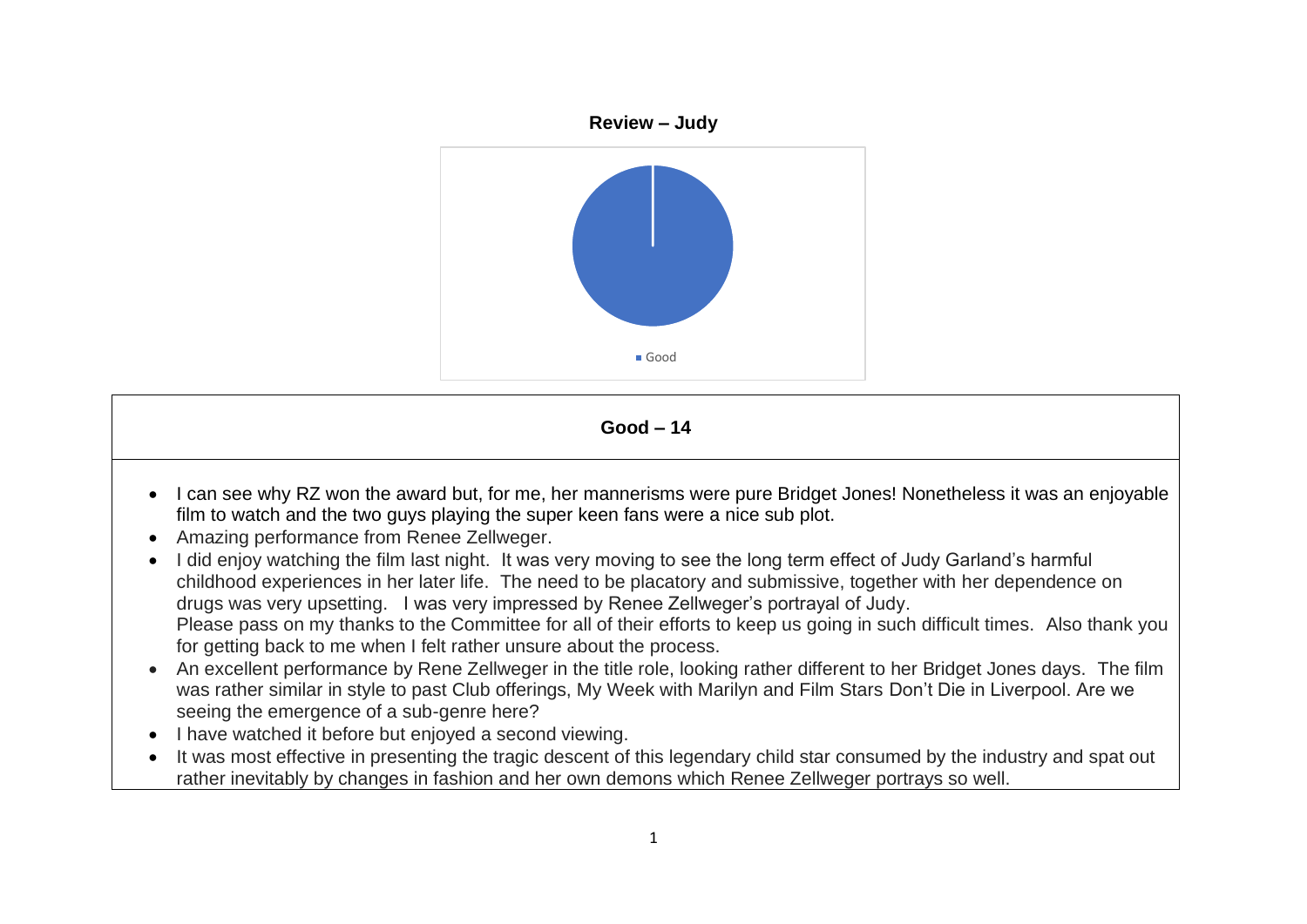- I was very happy to view this film online. I'd like more online especially during the winter months! The content was, of course, sad. Sad that she wasn't able to exercise some control over her life, that she was pushed so hard ... sad that she died so young.
- Renee Zellweger really came alive as Judy Garland and was entirely believable as the declining and disintegrating star. Interesting and sympathetic examination of the influences and pressures which led to her fragility.
- Very well acted. Gave a very good insight into her later life & the abuse she suffered as a child.
- The film was excellent and Renée Zellweger's performance was outstanding. It is amazing how she reinvents herself to become the character she is portraying. My wife is not a Judy Garland fan, but thoroughly enjoyed it as it gave her a better understanding of the Judy Garland and how her treatment as a child 'star' affected her for the rest of her life.
- Once I started watching I had to see it through to the end again! Also sitting close to a computer I could see details, mainly of costume and set design, that I missed the first time. I'm not keen on Renee Z but she does an excellent interpretation of Judy, nailed mannerisms and posture down to a tee. Her performance doesn't quite touch me emotionally though, something is definitely missing and I normally find Judy's tragic life so fascinating (..and I'm a cryer!) A film worth seeing though if you haven't already.
- It might be a little bit clichéd but it is a powerful watch with strong performances.

## **Ease of Use (Filmbank)**

| <b>Comments</b>                                                                                                                                                                                                                                                                                                                                                                                                                                                                                                                                                                                                          | Score out of 5 |
|--------------------------------------------------------------------------------------------------------------------------------------------------------------------------------------------------------------------------------------------------------------------------------------------------------------------------------------------------------------------------------------------------------------------------------------------------------------------------------------------------------------------------------------------------------------------------------------------------------------------------|----------------|
| Easy login, picture and sound good quality, especially with headphones, and I like the chat room.<br>Hopefully more people will use it next time.<br>Great second best option to see films not readily available elsewhere but can't compare to<br>$\bullet$<br>experience of large screen with live audience.<br>The technology worked fairly well. I could not get any sound from the PC once the film began,<br>$\bullet$<br>although when my husband did a test run earlier for me, it worked then. However, a pair of<br>headphones was located and plugged in and surprisingly there was sound! I don't understand |                |